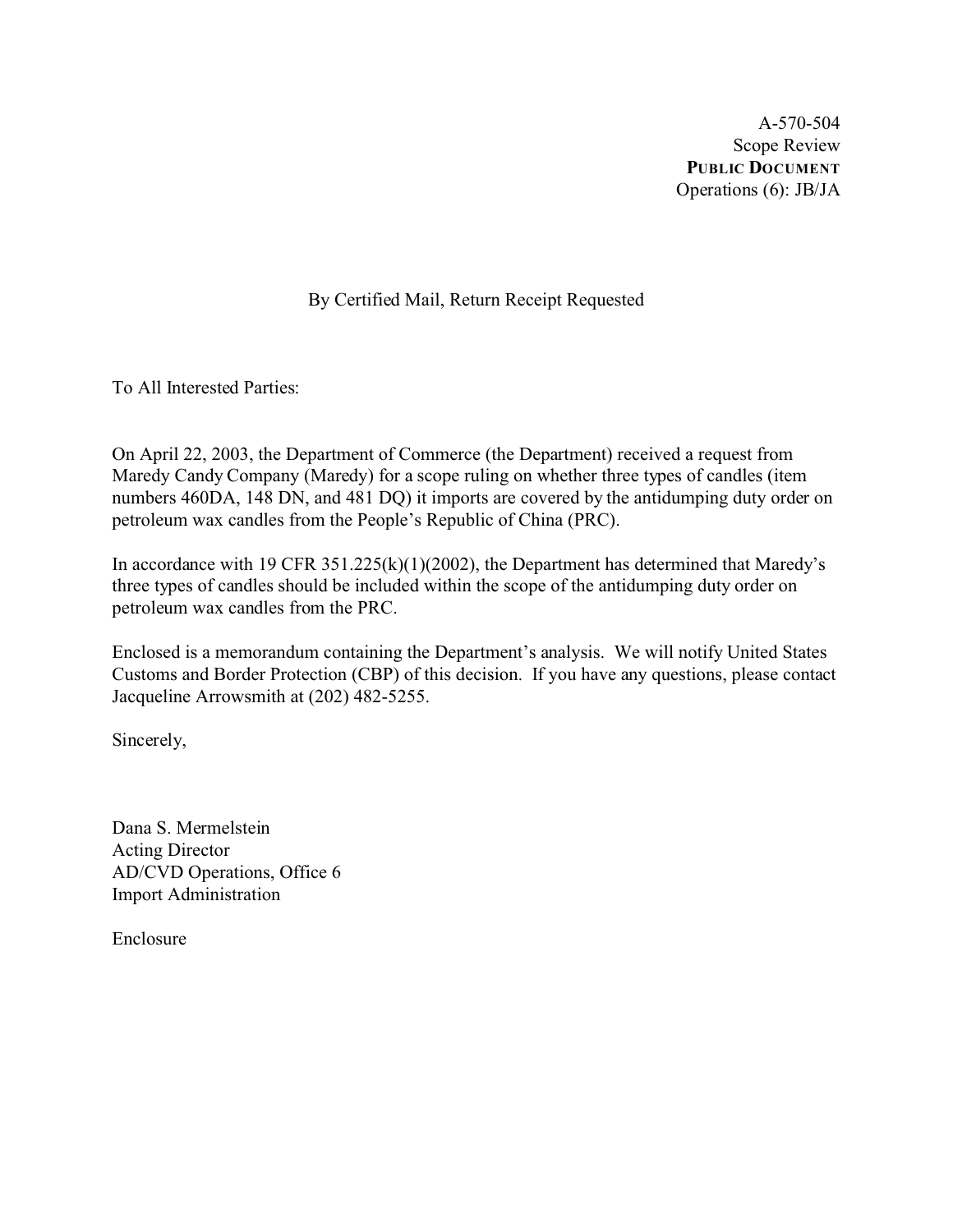A-570-504 Scope Review **PUBLIC DOCUMENT** DAS III  $(6)$ : JB/JA

| <b>MEMORANDUM FOR:</b> | Barbara E. Tillman<br><b>Acting Deputy Assistant Secretary</b><br>for Import Administration                                                     |
|------------------------|-------------------------------------------------------------------------------------------------------------------------------------------------|
| FROM:                  | Dana S. Mermelstein<br><b>Acting Director</b><br>AD/CVD Operations, Office 6                                                                    |
| <b>SUBJECT:</b>        | Final Scope Ruling: Antidumping Duty Order on Petroleum Wax<br>Candles From the People's Republic of China (A-570-504);<br>Maredy Candy Company |

#### **Summary**

On April 22, 2003, the Department of Commerce (the Department) received a request from Maredy Candy Company (Maredy) for a scope ruling on three models of candles, one "layered heart" candle (item number 460 DA), one "layered star" candle (item number 481 DQ), and one "floating snowflake" candle set (item number 148 DN), to determine whether these candles should be included within the scope of the antidumping duty order on petroleum wax candles from the People's Republic of China (PRC) (Petroleum Wax Candles from the PRC: Final Determination of Sales at Less Than Fair Value, 51 FR 25085 (July 10, 1986) (Final Determination); Antidumping Duty Order: Petroleum Wax Candles from the People's Republic of China, 51 FR 30686 (August 28, 1986) (Order)). In accordance with 19 CFR 351.225(k)(1), we recommend that the Department determine that Maredy's three models of candles are included within the scope of the Order on petroleum wax candles from the PRC.<sup>1</sup>

#### **Background**

Maredy filed its request for a scope ruling in proper form on April 22, 2003. On June 17, 2003, the National Candle Association (NCA), petitioner and an interested party in this proceeding, filed comments on Maredy's request. On July 17, 2003, Maredy filed rebuttal comments in response to the NCA's comments.

### **Product Descriptions**

Maredy's request concerns two individual candles: the "layered heart" candle (item number 460) DA) and the "layered star" candle (item number 153 DO), and one set of "floating snowflake"

 $<sup>1</sup>$  The Department has developed an internet website that allows interested parties to access prior</sup> scope determinations regarding the Order. This website lists all scope determinations from 1991 to the present. It can be accessed at [http://ia.ita.doc.gov/download/candles-prc-scope/. The Department](http://ia.ita.doc.gov/download/candles-prc-scope/,) will update the website periodically to include newly issued scope determinations.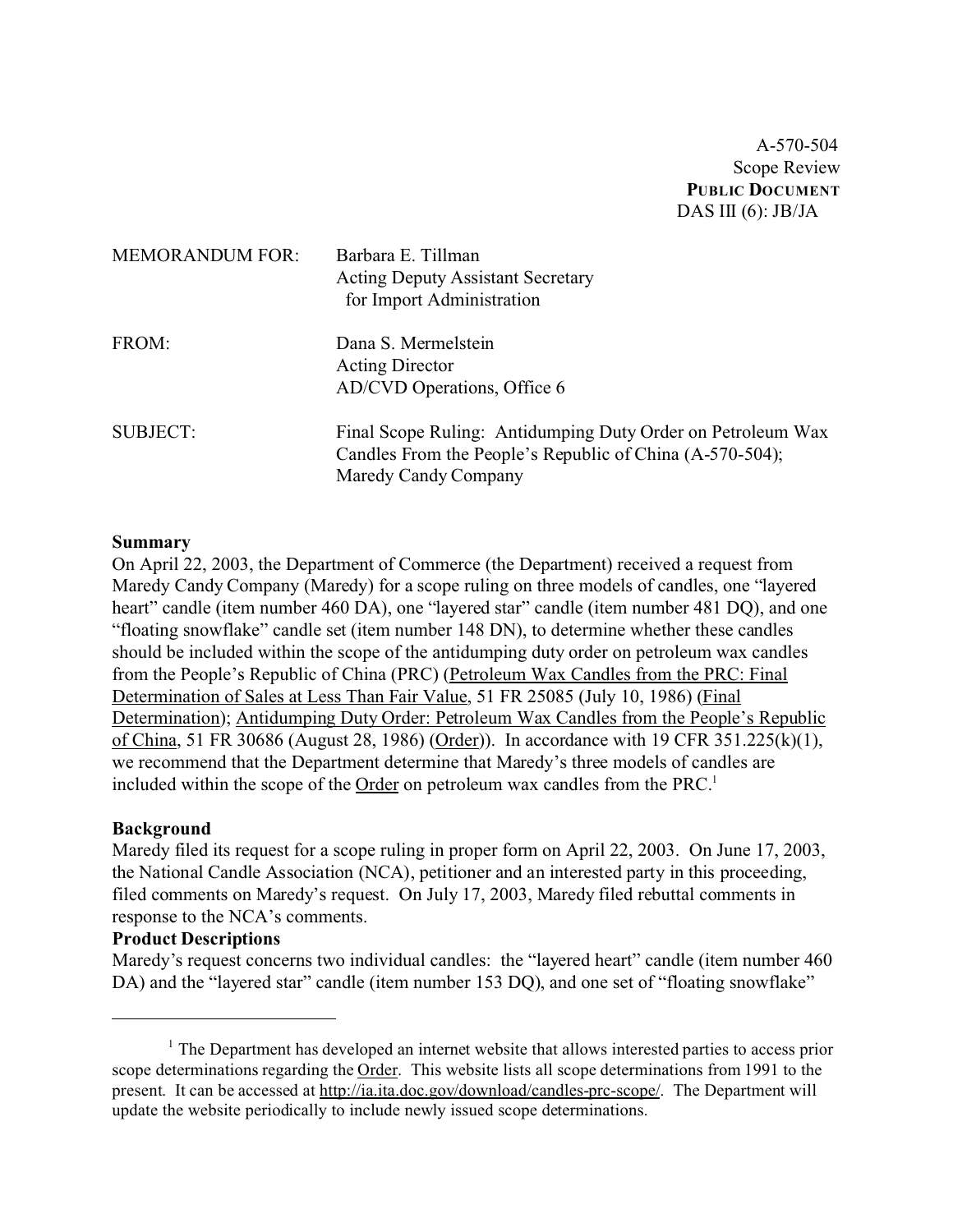candles (item number 148 DN). In addition to the samples Maredy provided, Maredy submitted with its April 4, 2003, request the relevant pages from its product catalogues, which provide photographs along with the dimensions and some description of each candle.

The "layered heart" candle (item number 460 DA) consists of 18 "heart-shaped" segments stacked on top of one another --with six "heart-shaped" segments in each of the following colors: light pink, pink and red. These 18 segments are held together with a cotton wick. Each of these segments can rotate easily 360 degrees. According to Maredy's submission, each of the candle's individual segments measures approximately  $\frac{1}{2}$  inch in height and 3 inches in width at its widest point, with the entire candle measuring approximately 2 ½ inches in height.

The "layered star" candle (item number 153 DQ) consists of "star-shaped" segments stacked on top of one another – with six "star-shaped" segments in the following colors: blue, red, and white. These 18 segments are held together with a cotton wick. Each of these segments can rotate easily 360 degrees. According to Maredy's submission, each "wax star" segment measures approximately ¼ inch in height and 3 inches across its widest point, with the total stack measuring approximately 3 ½ inches in height.

The "floating snowflake" candle set (item number 148 DN) consists of three white star-shaped candles embossed with a snowflake design and decorated with silver glitter on top. The candles each include a single top wick and are designed to float on water. According to Maredy, the candles measure approximately 1 ¾ inches in height and 3 inches in length.

#### **Maredy's Request**

Maredy argues that its "layered heart," "layered star," and "floating snowflake" candles are not covered by the Order's scope because they are identifiable objects, and, therefore, should not be included within the Order pursuant to the novelty candle exception outlined in the 1987 Customs Information Exchange (Customs Notice).<sup>2</sup> Specifically, Maredy argues that the Department "does not have authority to alter, amend, or expand the scope of an antidumping duty order," citing Russ Berrie Co., Inc. v. United States, 57 F. Supp. 2d 1184, 1188 (1999) (Russ Berrie) (citing Koyo Seiko Co. v. United States, 17 CIT 1076, 843 F. Supp. 1401 1403 (1993)). Further,

<sup>&</sup>lt;sup>2</sup> The Customs Notice was a notice issued by the Department of Commerce to U.S. Customs and Border Protection (CBP) in connection with a July 1987 scope determination concerning an exception to the Order for novelty candles, which states:

The Department of Commerce has determined that certain novelty candles, such as Christmas novelty candles, are not within the scope of the antidumping duty order on petroleum-wax candles from the People's Republic of China (PRC). Christmas novelty candles are candles specially designed for use only in connection with the Christmas holiday season. This use is clearly indicated by Christmas scenes and symbols depicted in the candle design. Other novelty candles not within the scope of the order include candles having scenes or symbols of other occasions (e.g., religious holidays or special events) depicted in their designs, figurine candles, and candles shaped in the form of identifiable objects (e.g., animals or numerals).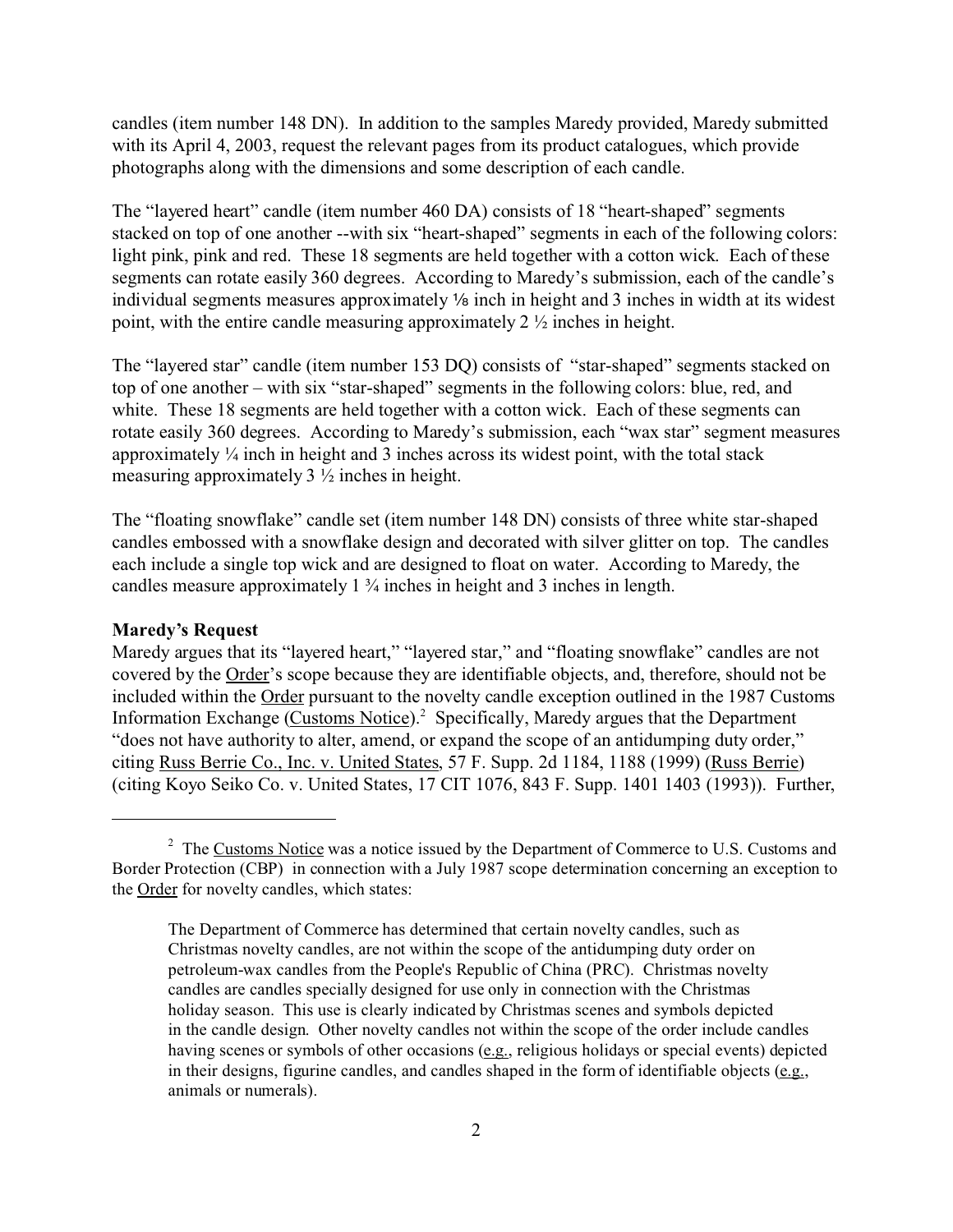Maredy also argues that the language of the Order specifically states that " $\{c\}$  ertain scented or unscented petroleum wax candles made from petroleum wax and having fiber of paper-cored wicks. . . sold in the following shapes: tapers, spirals, and straight-sided dinner candles; rounds, columns, pillars, votives." See Maredy's April 22, 2003, submission. Additionally, Maredy cites the Department's recent change of practice, outlined in Final Scope Ruling – Antidumping Duty Order on Petroleum Wax Candles From the People's Republic of China (A-570-504); J.C. Penney Purchasing Corp. (November 9, 2001) (JCPPC Ruling), where we determined that our prior practice of not including within the scope of the Order candles of a shape other than those specifically listed in the Order was inconsistent with the fact that the candles were "scented or unscented petroleum wax candles made from petroleum wax and having fiber or paper-cored wicks." Maredy argues the following about the Department's change in practice as outlined in that ruling:

By stating that a petroleum wax candle having a fiber or paper-cored wick is subject to the scope's order regardless of its shape if it does not fall within the subject novelty candle exception, Commerce is expanding the scope of what is included under the Order and disregarding the importance and existence of the exemplars identified in the scope's Order. The specific shapes of candles listed in the language of the scope's Order are not meant to be all inclusive. However, the listed exemplars are specifically included in the language of the scope's Order to demonstrate the type, class or kind of merchandise intended by the Commission to be subject to the scope's Order.

See Maredy's April 22, 2003, submission at page 7.

Further, Maredy argues that in order for a candle to be included within the scope of the Order, it need not be identical to one of the identified shapes listed in the scope language of the Order, although the candle can be identical. See Maredy's April 22, 2003, submission at page 8. In this way, Maredy argues, a candle must be identical to one of the "listed exemplars" identified in the scope of the Order, adding that the instant candles do not fall within the scope of the Order because they are not comparable to any of the "exemplars" identified by the language of the Order. Rather, Maredy argues, its three candles are identifiable objects and are not the class or kind of candle shapes described in the language of the scope's Order.

Additionally, Maredy argues that the Department has previously determined heart-shaped candles are identifiable objects, citing Final Scope Ruling – Antidumping Duty Order on Petroleum Wax Candles From the People's Republic of China (A-570-504); Jo-Ann Stores, Inc. (January 29, 2002) (Jo-Ann Ruling). Maredy adds that the heart shape of its "layered heart" candle satisfies the Department's requirement for an "identifiable object." With respect to its

"layered star" candle, Maredy argues that the Department determined similar star-shaped candles to be identifiable objects, and points to Final Scope Ruling – Antidumping Duty Order on Petroleum Wax Candles From the People's Republic of China (A-570-504); Endar Corporation. (April 7, 1999) in support of this argument.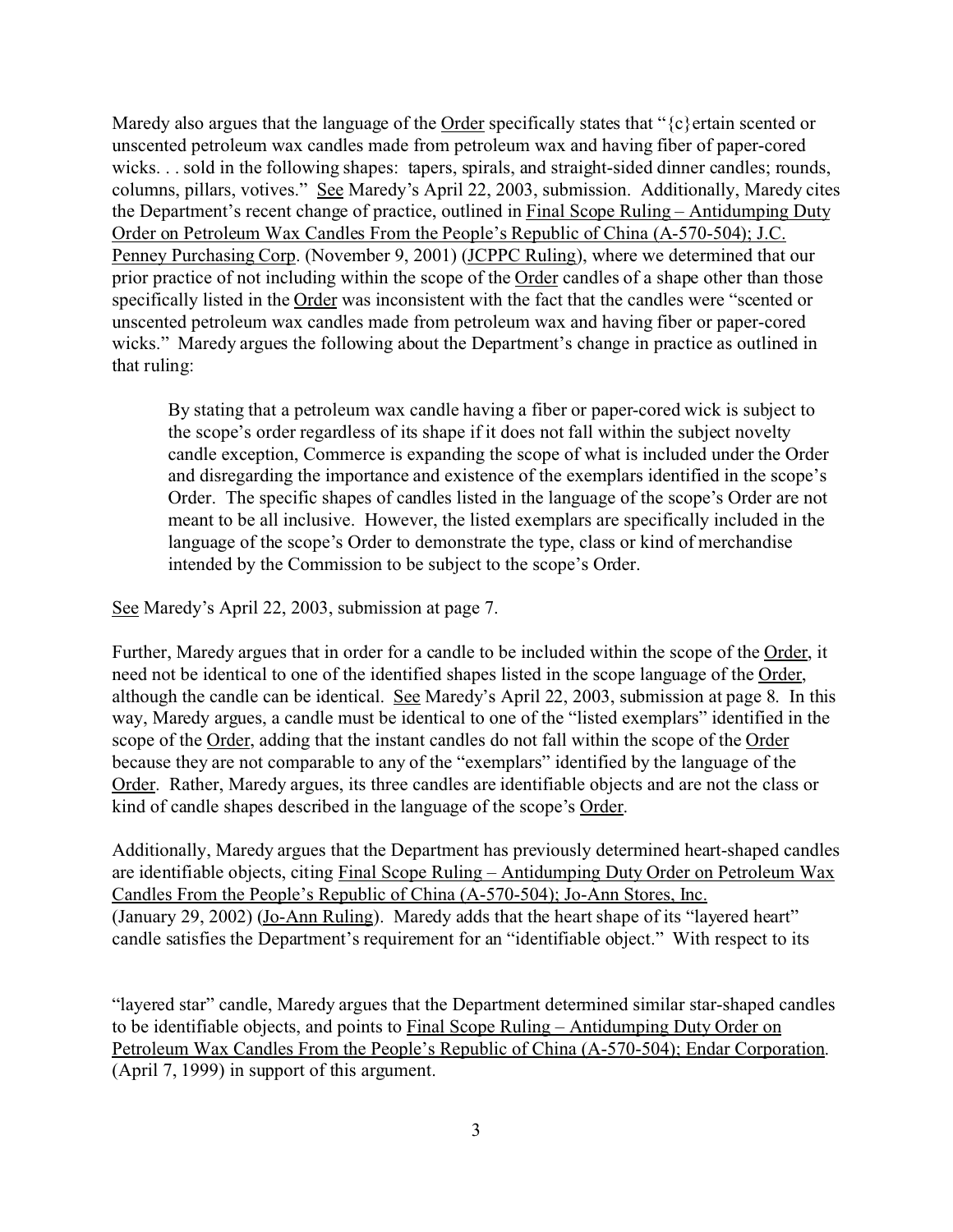Turning to its "floating snowflake" candle, Maredy argues this candle is an identifiable object, e.g., a snowflake, and further argues that the candle's design features clearly demonstrate that the candle is in the shape of an identifiable object.

### **The National Candle Association's Comments**

The NCA retraces the history of this antidumping duty order, including the import surges and resultant injury suffered by domestic manufacturers which prompted the original September 1985 antidumping petition. The NCA contends that the antidumping statute and antidumping duty orders are remedial in nature and exceptions to them should be construed as narrowly as possible to preserve the efficacy of the Order. In support of its assertion, the NCA cites a Court of International Trade (CIT) conclusion, with regard to the novelty exception, in which the CIT noted that "a candle must be specifically designed for use only in connection with a religious holiday or special event to fall within the novelty candle exception," citing Russ Berrie in support of its assertion. Thus, the NCA argues that the Department narrowly limited the novelty candle exception to figurine candles, candles shaped in the form of identifiable objects, and candles specifically designed for use only in connection with the holiday season.

Turning to Maredy's "layered heart" candle, the NCA argues this candle is not an identifiable object, but is, rather, in the shape of a pillar, and also argues that the candle's alleged heart shape cannot be identified from most angles. Further, the NCA argues that this candle is similar to Atico International, Inc.'s (Atico) "tier disk" candle, as identified in Final Scope Ruling – Antidumping Duty Order on Petroleum Wax Candles From the People's Republic of China (A-570-504); Atico International, Inc. (February 25, 2003) (Atico 2003 Scope Ruling), wherein the Department determined that only when viewed from the top is the heart shape apparent; when viewed from multiple side angles, this candle's shape appears to be that of a pillar. See the NCA's June 17, 2003, comments at page 4, citing Atico 2003 Scope Ruling. Similar to Atico's "tier disk" candle, the NCA argues, Maredy's "heart" candle is only identifiable as a heart when viewed from the top. Further, the NCA argues that the Department has previously determined that hearts are not scenes or symbols specifically related to a holiday or other special event. See id.

With respect to Maredy's "layered star" candle, the NCA argues this candle is in the shape of a pillar and is not an identifiable object (e.g., its alleged star shape). The NCA also argues that this alleged shape cannot be identified from most angles, and further argues that the Department has been consistent in requiring that the novelty design or shape of a candle must be capable of being seen from multiple angles. See id.

The NCA further argues that Maredy's "snowflake floating" candle is in the shape of a pillar and is not an identifiable object. Specifically, the NCA argues this candle's alleged "snowflake" shape" cannot be identified from most angles. In fact, the shape looks more like a six-pointed star than a snowflake. Further, the NCA also argues that a the snowflake design is not specifically designed for use during the holiday season. See Final Scope Ruling – Antidumping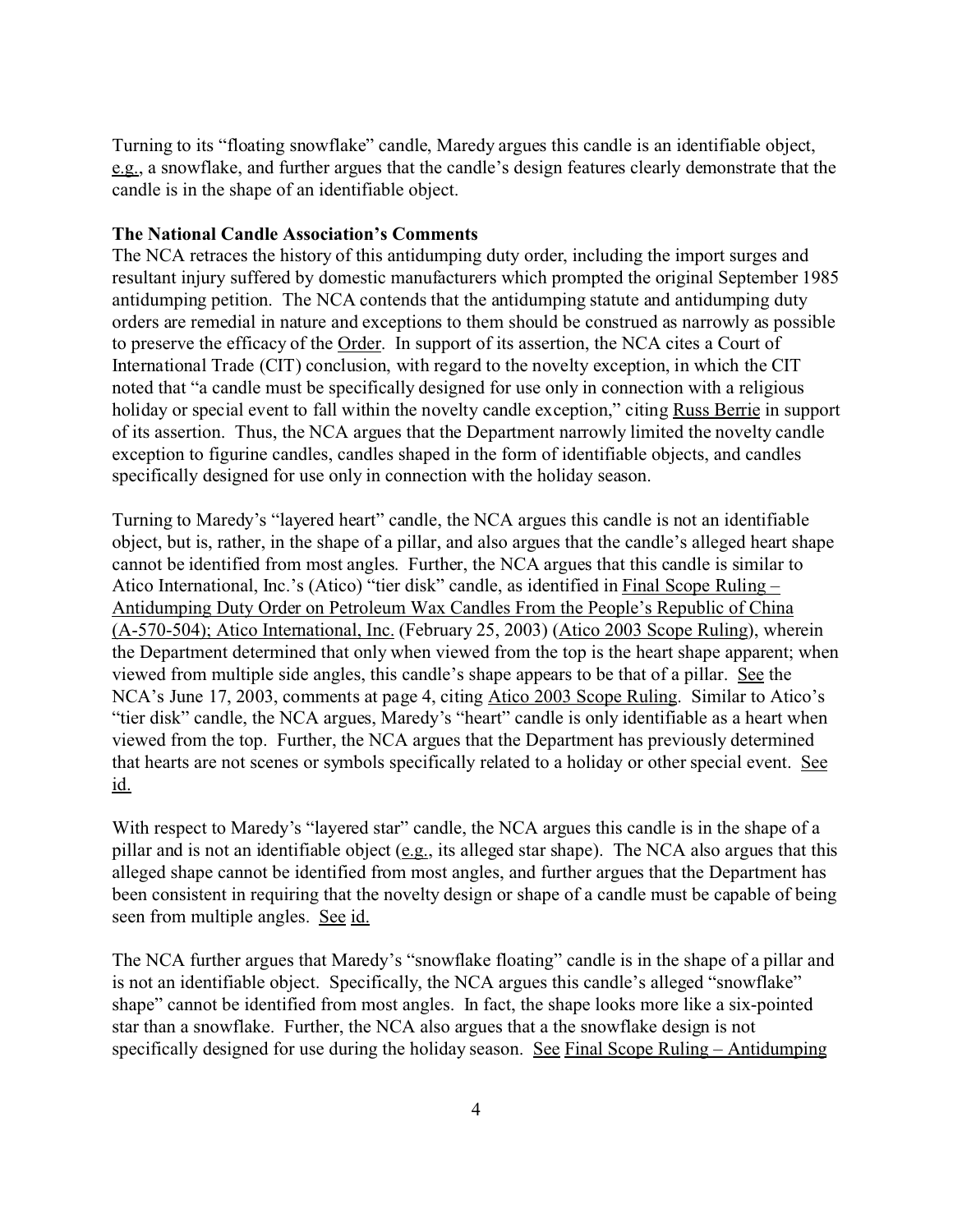Duty Order on Petroleum Wax Candles From the People's Republic of China (A-570-504); American Greeting Corp. (May 4, 2000) (American Greeting Scope Ruling) (where we stated that a taper with snowflakes is not specific to Christmas, but could be used generally throughout the winter season) in support of this assertion.

The NCA notes that Maredy's candles compete in the same channels of trade as the candles subject to the Order, and that their sale without the antidumping duty will severely injure the U.S. candle producers. The NCA further notes what it characterizes as the long-standing efforts of candle importers to expand the "novelty candle" loophole in the Order through a continuing stream of scope requests, causing the Order to be subjected to over 70 final scope rulings and many more requests. The NCA maintains that the success of the scope requests in eroding the Order has resulted in geometric increases in the volume of PRC candles coming into the United States. See the NCA's June 17, 2003, comments at page 6. The NCA concludes by stating that Maredy is now asking the Department to narrow the scope of the Order so that it excludes everyday candles, claiming that they are novelty candles, and that the Department does not have such legal authority.

#### **Maredy Candy Company's Rebuttal Comments**

In its July 17, 2003, rebuttal comments, Maredy argues that the NCA "seems to believe that those asking in good faith for a scope ruling under the statute are to be equated with persons seeking to circumvent the antidumping duty order," citing comments made by the NCA on page 6 of its June 17, 2003, comments. Maredy stresses that its request for a scope ruling is merely a demonstration of its statutory right, and is in no way an attempt at circumventing the Order. Further, Maredy argues that there are no outstanding scope determinations involving similar layered candles, such as Maredy's "layered heart" and "layered star" candles. See Maredy's July 17, 2003, rebuttal comments at page 3.

Additionally, Maredy also argues that the Department, in issuing its determination for the instant candles, must consider the common meaning in "American English" of the terms "pillar" and "column," arguing that the instant candles are neither pillars nor columns. In support of this assertion, Maredy points to the candles' design, that of individual segments which rotate 360 degrees, noting that such a design element is not typical of pillars or columns.

With respect to its "snowflake floating" candle, Maredy argues that this candle is in the shape of an identifiable object, *i.e.*, that of a snowflake. Maredy further argues that the Department's references to "animals and numerals" in the Customs Notice was done *exemplorum gratia* (for example) and not as strictly limiting the novelty exemption only to animals and numerals.

#### **Legal Framework**

The Department examines scope requests in accordance with the Department's scope regulations, which may be found at 19 CFR 351.225 (2003). On matters concerning the scope of an antidumping duty order, the Department first examines the descriptions of the merchandise contained in the petition, the initial investigation, and the determinations of the Secretary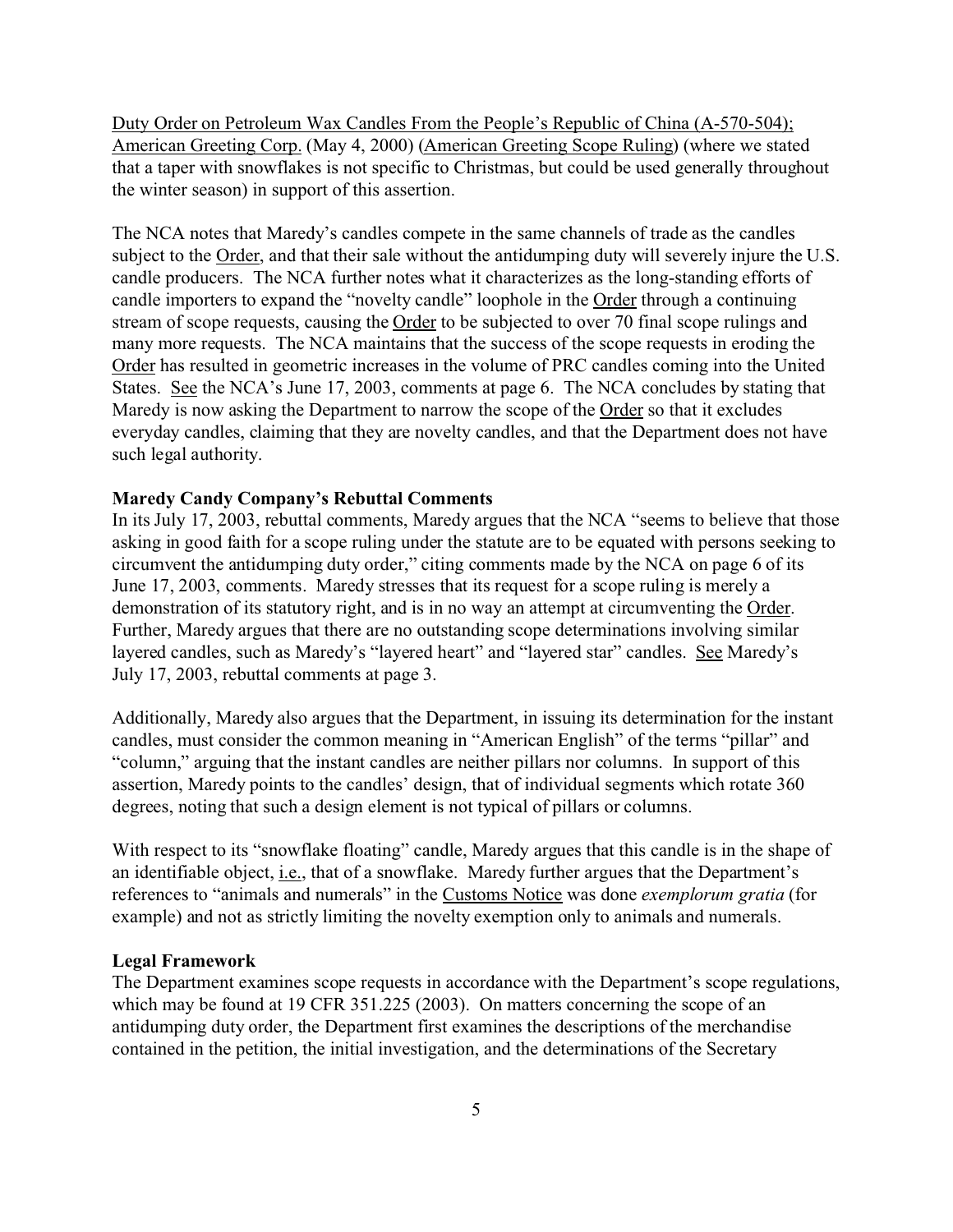(including prior scope determinations) and the International Trade Commission (the Commission). See 19 CFR 351.225(k)(1). If the Department determines that these descriptions are dispositive of the matter, the Department will issue a final scope ruling as to whether or not the product is covered by the order. See 19 CFR 351.225(d).

Conversely, where the descriptions of the merchandise are *not* dispositive, the Department will consider the five additional factors set forth at 19 CFR 351.225(k)(2). These criteria are: (i) the physical characteristics of the merchandise; (ii) the expectations of the ultimate purchasers; (iii) the ultimate use of the product; iv) the channels of trade in which the product is sold; and (v) the manner in which the product is advertised and displayed. The determination as to which analytical framework is most appropriate in any given scope inquiry is made on a case-by-case basis after consideration of all evidence before the Department.

In the instant case, the Department has evaluated Maredy's request in accordance with 19 CFR  $351.225(k)(1)$  and finds that the descriptions of the products contained in the petition, the initial investigation, and the determinations of the Secretary (including prior scope determinations) and the Commission are, in fact, dispositive. Therefore, the Department finds it unnecessary to consider the additional factors set forth at 19 CFR 351.225(k)(2).

Documents, and parts thereof, from the underlying investigation deemed relevant by the Department to this scope ruling were made part of the record of this determination and are referenced herein. Documents that were not presented to the Department, or placed by it on the record, do not constitute part of the administrative record for this scope determination. In its petition of September 4, 1985, the NCA requested that the investigation cover:

{c}andles {which}are made from petroleum wax and contain fiber or paper-cored wicks. They are sold in the following shapes: tapers, spirals, and straight-sided dinner candles; rounds, columns, pillars; votives; and various wax-filled containers. These candles may be scented or unscented ... and are generally used by retail consumers in the home or yard for decorative or lighting purposes.

See Antidumping Petition, September 4, 1985, at 7.

The Department defined the scope of the investigation in its notice of initiation. This scope language carried forward without change through the preliminary and final determinations of sales at less than fair value and the Order:

{c}ertain scented or unscented petroleum wax candles made from petroleum wax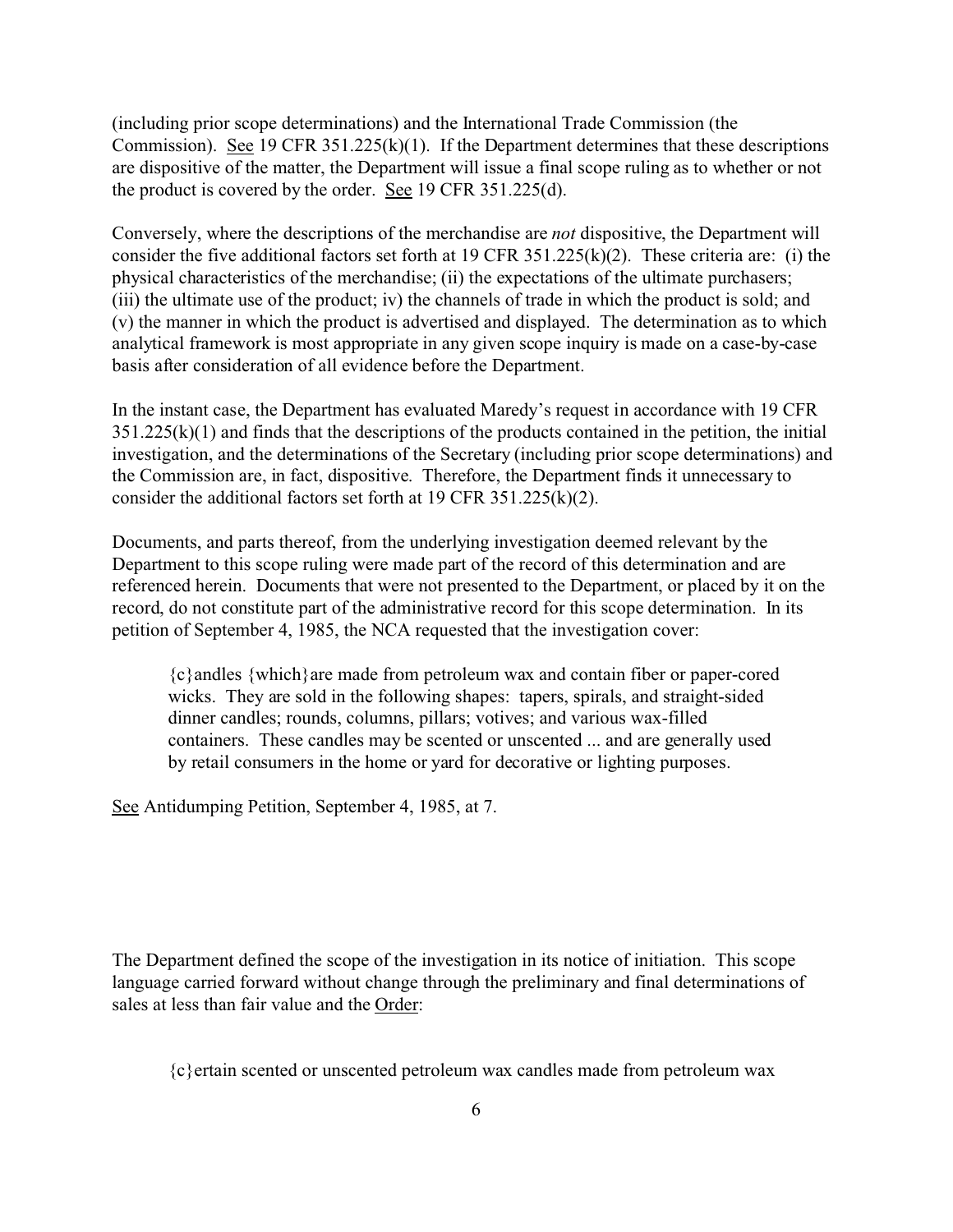and having fiber or paper-cored wicks. They are sold in the following shapes: tapers, spirals, and straight-sided dinner candles; rounds, columns, pillars, votives; and various wax-filled containers.

See Petroleum Wax Candles from the People's Republic of China: Initiation of Antidumping Duty Investigation, 50 FR 39743 (September 30, 1985); Petroleum Wax Candles from the People's Republic of China: Preliminary Determination of Sales at Less Than Fair Value, 51 FR 6016 (February 19, 1986); Final Determination; and Order.

The Commission adopted a similar definition of the "like product" subject to its determinations, noting that the investigations did not include "birthday, birthday numeral and figurine type candles." See Determinations of the Commission (Final), USITC Publication 1888, August 1986, at 4, note 5, and A-2 (Commission Determination). The Commission stated that "we determine that the domestic like product shall consist only of petroleum wax candles." See Commission Determination, at 9. In its discussion of like product, the Commission also stated:

Petroleum wax candles are those composed of over 50 percent petroleum wax, and may contain other waxes in varying amounts, depending on the size and shape of the candle, to enhance the melt-point, viscosity, and burning power.

#### See Commission Determination, at 4-5.

The Department clarified the scope of the Order in relation to certain novelty candles. See Russ Berrie Ruling 57 F. Supp 2d at 1194. In 1987, the Department issued a notice to CBP in connection with a scope ruling which provides:

The Department of Commerce has determined that certain novelty candles, such as Christmas novelty candles, are not within the scope of the antidumping duty order on petroleum-wax candles from the People's Republic of China (PRC). Christmas novelty candles are candles specially designed for use only in connection with the Christmas holiday season. This use is clearly indicated by Christmas scenes and symbols depicted in the candle design. Other novelty candles not within the scope of the order include candles having scenes or symbols of other occasions (e.g., religious holidays or special events) depicted in their designs, figurine candles, and candles shaped in the form of identifiable objects (e.g., animals or numerals).

#### See Customs Notice.

In November 2001, the Department changed its interpretation of the scope of the Order. See J.C. Penney Ruling. In this ruling, the Department reviewed the text of the scope of the Order, beginning with the text of the first sentence of the scope which covers "{c}ertain scented or unscented petroleum wax candles made from petroleum wax and having fiber or paper-cored wicks." See Order. The text following this broad, inclusive sentence provides a list of shapes; this list is not modified by any express words of exclusivity. The result of our prior practice of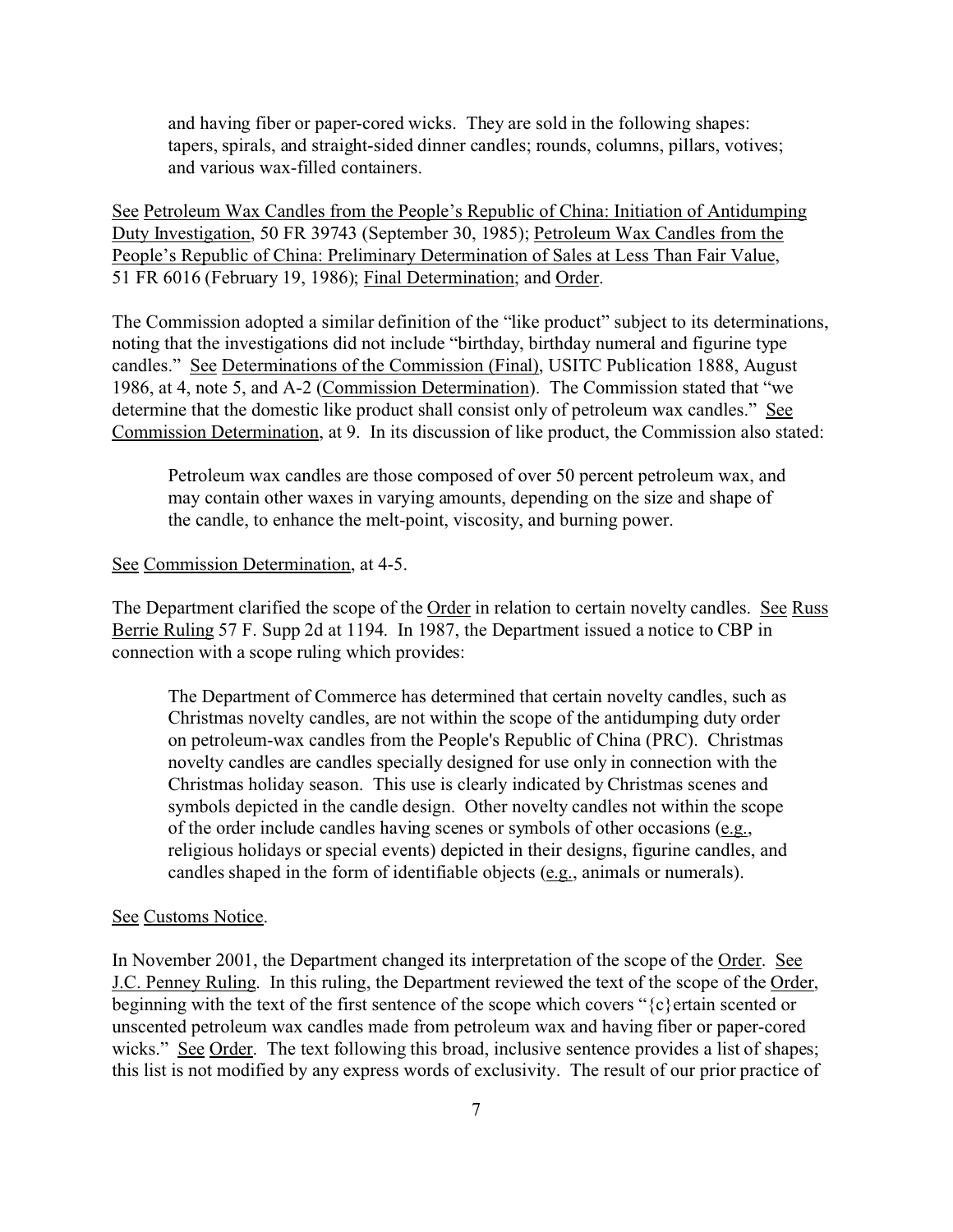not including within the scope of the Order candles of a shape other than those specifically listed in the Order was inconsistent with the fact that the candles were "scented or unscented petroleum wax candles made from petroleum wax and having fiber or paper-cored wicks."<sup>3</sup> In the J.C. Penney Ruling, the Department revised this practice because the former practice had the effect of narrowing the broad coverage of the first sentence of the Order's scope. The list of shapes in the second sentence of the Order's scope does not provide a textual basis for such a narrowing of the coverage of the first sentence of the Order's scope.

This approach of evaluating candles in light of the entire text of the Order's scope is in keeping with Duferco Steel, noting that a better approach in scope rulings is to avoid subjective issues of intent and, instead, look to the petition's language to determine whether the class or kind of merchandise at issue was expressly included. See Duferco Steel, Inc. v. United States, 146 F. Supp. 2d 913 (CIT 2001) (Duferco Steel).

Although the specific scope decision in Duferco Steel has been overturned by the United States Court of Appeals of the Federal Circuit (CAFC) in Duferco Steel, Inc. v. United States, 296 F.3d 1087 (Fed. Cir. 2002) (Duferco Steel II), the CAFC's ruling does not undermine the Department's scope determination in the J.C. Penney Ruling. The plain language of the scope of the Order clearly states "{c}ertain scented or unscented petroleum wax candles made from petroleum wax and having fiber or paper-cored wicks . . . sold in the following shapes: tapers, spirals, and straight-sided dinner candles; rounds, columns, pillars, votives; and various waxfilled containers" are included within the scope of the Order. Thus, the Order offers a descriptive list of the shapes of candles included within the Order, but, as the courts have recognized, there is no requirement that every single product covered must be identified in the scope. More specifically, the CAFC has stated that "the petitions that led to the issuance of the order did not need to specifically identify the {product} in order to cover {it}; our precedent, to say nothing of the regulations, makes clear that neither a petition nor an antidumping or countervailing duty order requires that level of specificity."<sup>4</sup> The CAFC further stated "{a}s a matter of law, a petition need not list the entire universe of products . . . in order {for the petition} to cover those products."<sup>5</sup> Thus, as applied to this **Order**, there is no requirement, nor is it possible, for all the

<sup>&</sup>lt;sup>3</sup> See, e.g., Final Scope Ruling - Antidumping Duty Order on Petroleum Wax Candles From the People's Republic of China (A-570-504); Endar Corp. (January 11, 2000) (Endar) (the Department determines that a "dragonfly" candle, in the shape of a rough-hewn stone with a dragonfly carved on top, should not be included within the scope because it is of a shape not specifically listed by the language of the scope), and Final Scope Ruling – Antidumping Duty Order on Petroleum Wax Candles From the People's Republic of China (A-570-504); American Drug Stores, Inc. (March 16, 1998) (the Department determined that a sphere or ball-shaped candle should not be included within scope because it is a shape not specifically listed by the language of the scope).

<sup>4</sup> Novosteel SA v. United States, 284 F.3d 1261, 1264 (Fed. Cir. 2002).

<sup>5</sup> Id.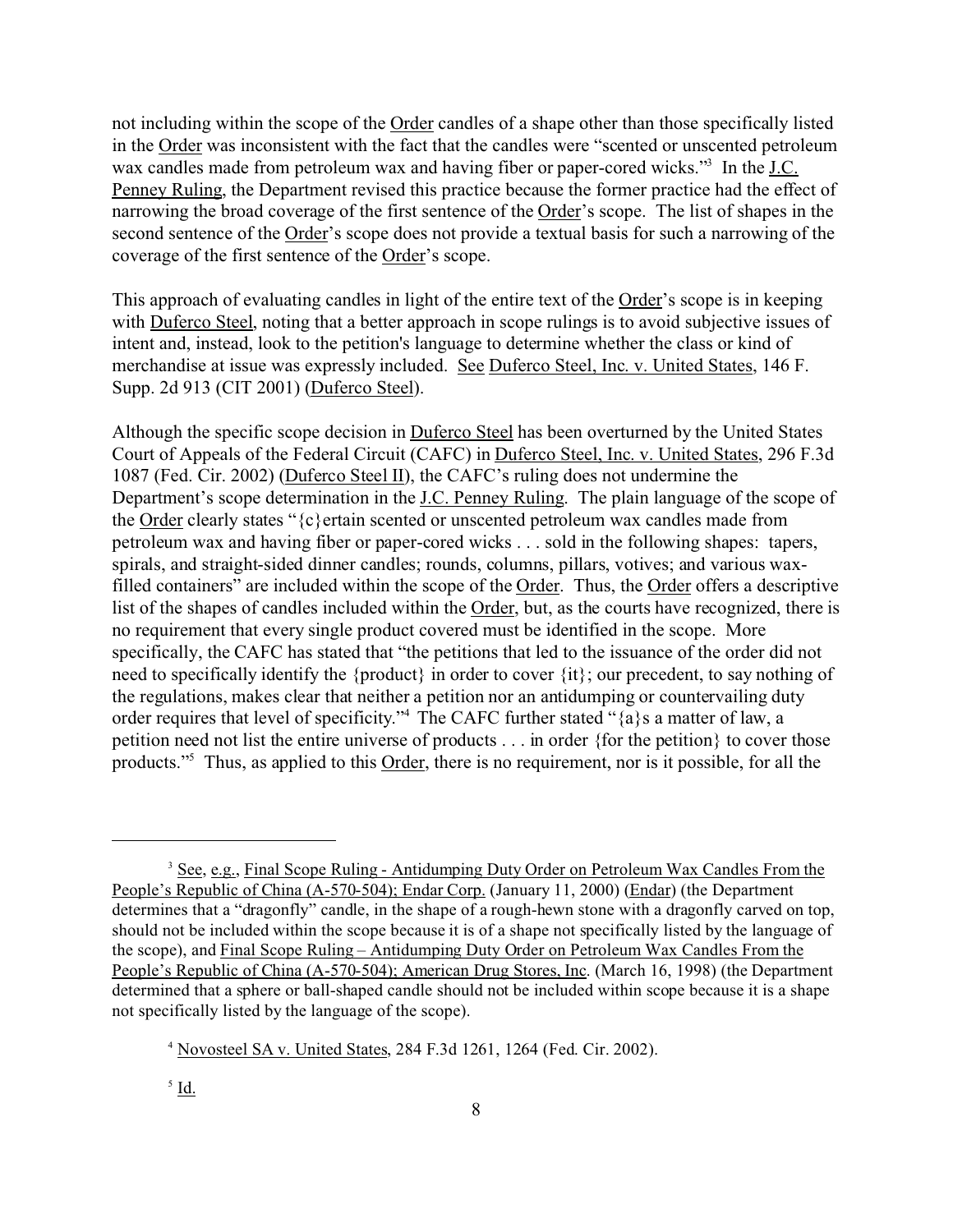shapes of candles to be listed.<sup>6</sup> In fact, if the list were exhaustive, there would have been no need for the Department to render a decision on novelty candles or any other candle that was not explicitly listed as a shape in the scope of the Order. However, the Department did issue the novelty candle exception, which offered a narrowly construed exception and left all other petroleum wax candles from the PRC covered by the Order.

When determining whether a particular candle is within the scope of the Order, the Department will first determine whether the candle is made of petroleum wax. If the candle is made of petroleum wax, the Department will look to see whether the shape of the candle falls within those shapes listed in the second sentence of the scope as defined in the Order, i.e., "tapers, spirals, and straight-sided dinner candles; rounds, columns, pillars, votives; and various waxfilled containers." If the Department determines that a candle is one of these shapes, it is within the scope of the Order.

If the Department finds that a candle's shape is not among the shapes listed in the second sentence of the scope as defined in the Order, i.e., taper, spiral, straight-sided dinner candle, round, column, pillar, votive, and various wax-filled containers, then the candle will be evaluated to determine whether it is a novelty candle. For a candle to qualify for this exception, the characteristic which is claimed to render it a novelty candle (i.e., the shape of an identifiable object or a holiday-specific design), should be easily recognizable in order for the candle to merit not being included within the scope of the Order. Specifically, among other determining factors, the Department will examine whether the characteristic is identifiable from multiple angles and whether or not it is minimally decorative, e.g., small and/or singularly placed on the candle. If the identifiable object or holiday-specific design is not identifiable from multiple angles, or if the design or characteristic is minimally decorative, the Department may determine that the candle should be included within the scope of the Order. See Final Scope Ruling – Antidumping Duty Order on Petroleum Wax Candles From the People's Republic of China (A-570-504); J.C. Penney Purchasing Corp. (May 21, 2001); Final Scope Ruling – Antidumping Duty Order on Petroleum Wax Candles From the People's Republic of China (A-570-504); San Francisco Candle Co. (Feb. 12, 2001) (SFCC Ruling); San Francisco Candle Company, Inc. v. United States, 265 F. Supp. 2d 1374, 1379 (CIT 2003) (SFCC); and Endar. If the candle does not possess characteristics set out in the 1987 novelty candle exception, and it is a scented or unscented petroleum wax candle made from petroleum wax and having a fiber or paper-cored wick, the Department will determine that the candle is within the scope of the Order.

#### **Analysis of Maredy's Candles**

With respect to the instant request, the Department finds that for the reasons outlined below, Maredy's "layered heart" candle, "layered star" candle, and "snowflake" floating candle set are

<sup>6</sup> See Petroleum Wax Candles from China, USITC Pub. No. 3226 Investigation No. 731-TA-282 (Review) (August 1999) (USITC Pub. No. 3226), at 18 ("Candles come in a wide variety of shapes and sizes. Major U.S. candle manufacturers reportedly will offer 1,000 to 2,000 varieties of candles in their product lines").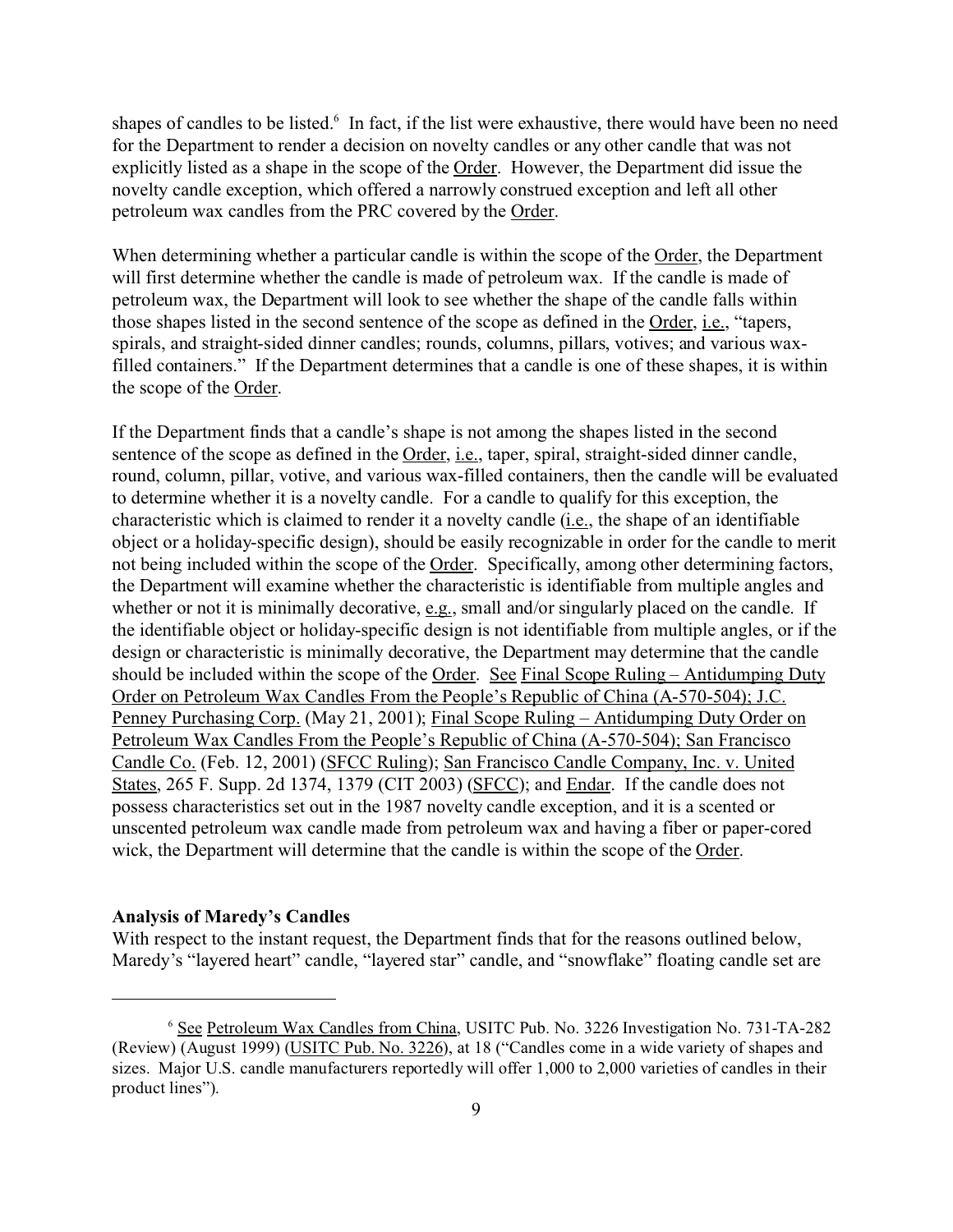within the scope of the Order.

# **1. "Layered Heart" Candle (Item Number 460 DA)**

Maredy describes this candle as a heart-shaped candle consisting of 18 separate segments, each of which is molded "in the identifiable shape of a heart." These 18 segments are stacked on top of one another, forming the candle's shape, and are held together by a cotton wick inserted in the candle's center. Each of the candle's segments is mobile and can rotate 360 easily degrees. Each of the candle's individual segments measures approximately  $\frac{1}{2}$  inch in height and 3 inches in width at its widest point, with the entire candle measuring approximately 2 and a  $\frac{1}{2}$  inches in height.

We disagree with Maredy that its "layered heart" candle is a novelty candle eligible for exclusion under the novelty candle exception, as an identifiable object. In Final Scope Ruling – Antidumping Duty Order on Petroleum Wax Candles From the People's Republic of China (A-570-504); Peerless Umbrella Co., Inc. (August 29, 2002) (Peerless Scope Ruling), the Department ruled that Peerless Umbrella Co., Inc.'s "five-pointed" star-shaped candle fell within the scope of the Order because the star shape was not visible from multiple angles. In the Peerless Scope Ruling, the Department stated:

The Department disagrees with Peerless' argument that its star-shaped candle is clearly an identifiable object. The star shape of this candle is unidentifiable when viewed from the candle's top, bottom, and two of four sides, and is only identifiable as a star shape when viewed from either the candle's front or back.<sup>7</sup>

Similarly, Maredy's "layered heart" candle is not identifiable as a heart unless all of its individual segments are aligned (not individually rotated in any direction) and the candle is viewed from the top. Given this fact, the heart shape is not visible when the candle is viewed from any of its multiple sides or when the individual segments are rotated. Therefore, this candle falls within the scope of the Order.

# **2. "Layered Star" Candle (Item Number 481 DF)**

Maredy states that this candle is a star-shaped candle consisting of 18 separate segments, each of which is molded in "the shape of a five-pointed star." Maredy states that it is similar in design to its "layered heart" candle. These 18 segments are stacked on top of one another to form the candle's shape. According to Maredy, each one of these segments measures approximately ¼ an in height and 3 inches in width at its widest point, with the entire candle measuring approximately 3 and ½ inches. Further, these individual segments are held together by a cotton wick inserted in the candle's center. Each of the candle's segments is mobile and can easily rotate 360 degrees.

We disagree with Maredy that its "layered star" candle is a novelty candle eligible for exclusion under the novelty candle exception, as an identifiable object. Similar to Maredy's "layered heart"

<sup>&</sup>lt;sup>7</sup> See Peerless Ruling at page 7.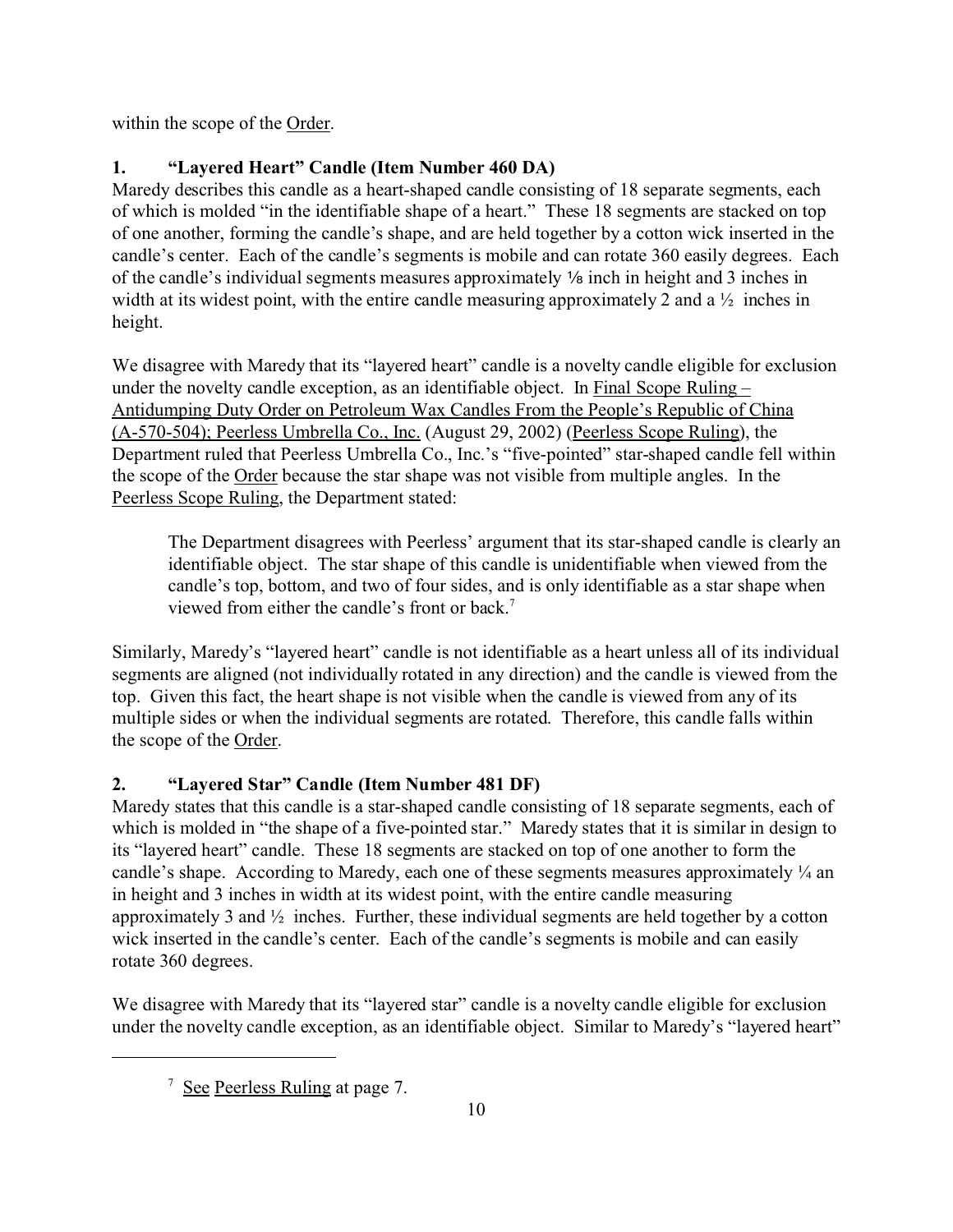candle, its "layered star" candle is only identifiable as a star shape when all of its 18 segments are aligned (not individually rotated in any direction) and the candle is viewed from the top. The alleged star shape is not identifiable when the candle is viewed from any of its multiple sides. Therefore, this candle falls within the scope of the Order.

# **3. "'Floating Snowflake" Candle Set (Item Number 148 DN)**

The "floating snowflake" candle set (item number 148 DN) consists of three white star-shaped candles embossed with a snowflake design and decorated with silver glitter on top. The candles each include a single top wick and are designed to float on water. According to Maredy, the candles measure approximately 1 3/4 inches in height and 3 inches in length.

Pursuant to the Department's change in practice stated in the J.C. Penney Scope Ruling, if a candle is not a shape specifically listed in the Order, the Department will normally evaluate whether the candle is a scented or unscented petroleum wax candle made from petroleum wax and having a fiber or paper-cored wick. In the involved case, the "floating snowflake" candle set (item number 148 DN) consists of unscented petroleum wax candles with a fiber wick. Therefore, we must evaluate whether the characteristics of these candles bring them outside of the scope of the Order pursuant to the novelty candle exception detailed in the Customs Notice.

Based on the comments and the samples submitted by Maredy and the comments submitted by the NCA, we examined whether the "floating snowflake" candles (item number 148 DN) were in the shape of identifiable objects (*i.e.*, snowflakes). We found that these candles could resemble a snowflake when viewing the candle from the top. From the top, the snowflake shape of the candle is identifiable. However, when the candle is viewed from the sides, the shape of the snowflake, the embossed texture of the candle, and the glitter are not visible. When viewed from the sides, these "floating snowflake" candles appear to be merely a pointed shape.

Given this, we agree with the NCA that Maredy's "floating snowflake" candle is not easily identifiable as the alleged shape, i.e., a snowflake. Therefore, this candle should be included within the scope of the Order.

# **Recommendation**

We recommend finding that Maredy's three models of candles listed above fall within the scope of the Order because they are not novelty candles nor identifiable objects, and, thus, do not meet the novelty candle exception. See Customs Notice.